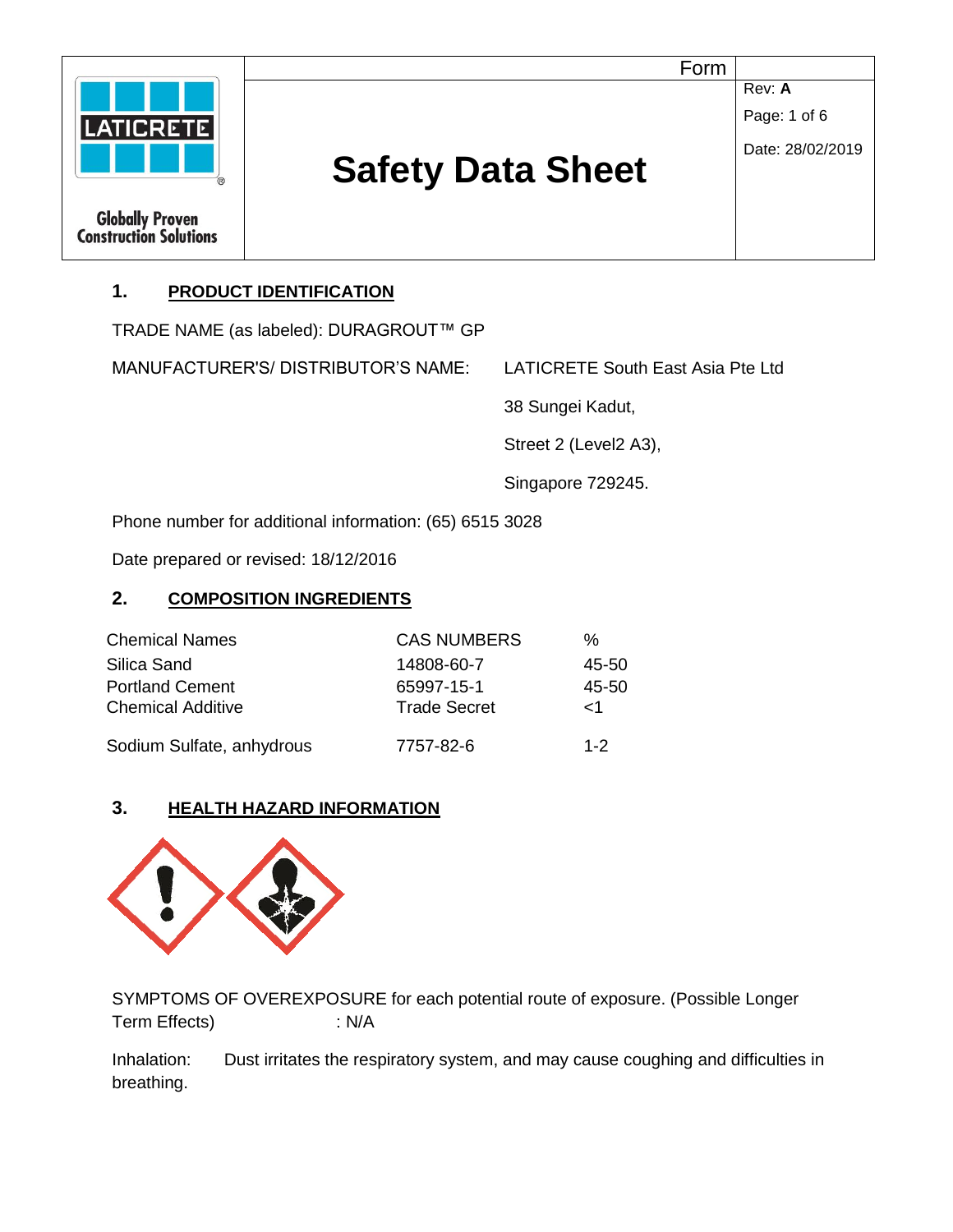

Skin contact: Causes skin irritation. May cause an allergic skin reaction. Prolonged contact with wet cement/mixture may cause burns.

Eye contact: Causes serious eye damage. Prolonged contact with wet cement/mixture may cause burns.

Ingestion: Swallowing may cause gastrointestinal irritation.

Symptoms related to the physical, chemical and toxicological characteristics: Rash. Coughing. Irritant effects. Symptoms may include stinging, tearing, redness, swelling, and blurred vision. Permanent eye damage including blindness could result. Prolonged exposure may cause chronic effects.

Information on toxicological effects

Acute toxicity: May cause respiratory irritation.

Skin corrosion/irritation: Causes skin irritation.

Serious eye damage/eye irritation: Causes serious eye damage.

#### **4. FIRST AID: EMERGENCY PROCEDURES**

Inhaled : Remove victim to fresh air and keep at rest in a position comfortable for breathing. Call a physician if symptoms develop or persist.

Contact with skin or eyes : Wash off with soap and plenty of water. If skin irritation or rash occurs: Get medical advice/attention. Take off contaminated clothing and wash before reuse. Do not rub eyes. Immediately flush eyes with plenty of water for at least 15 minutes. Remove contact lenses, if present and easy to do. Continue rinsing. Call a physician or poison control center immediately

Swallowed : Rinse mouth. Get medical attention if symptoms occur.

Most important symptoms/effects, acute and delayed: Rash. Coughing. Irritant effects. Symptoms may include stinging, tearing, redness, swelling, and blurred vision. Permanent eye damage including blindness could result. Prolonged exposure may cause chronic effects.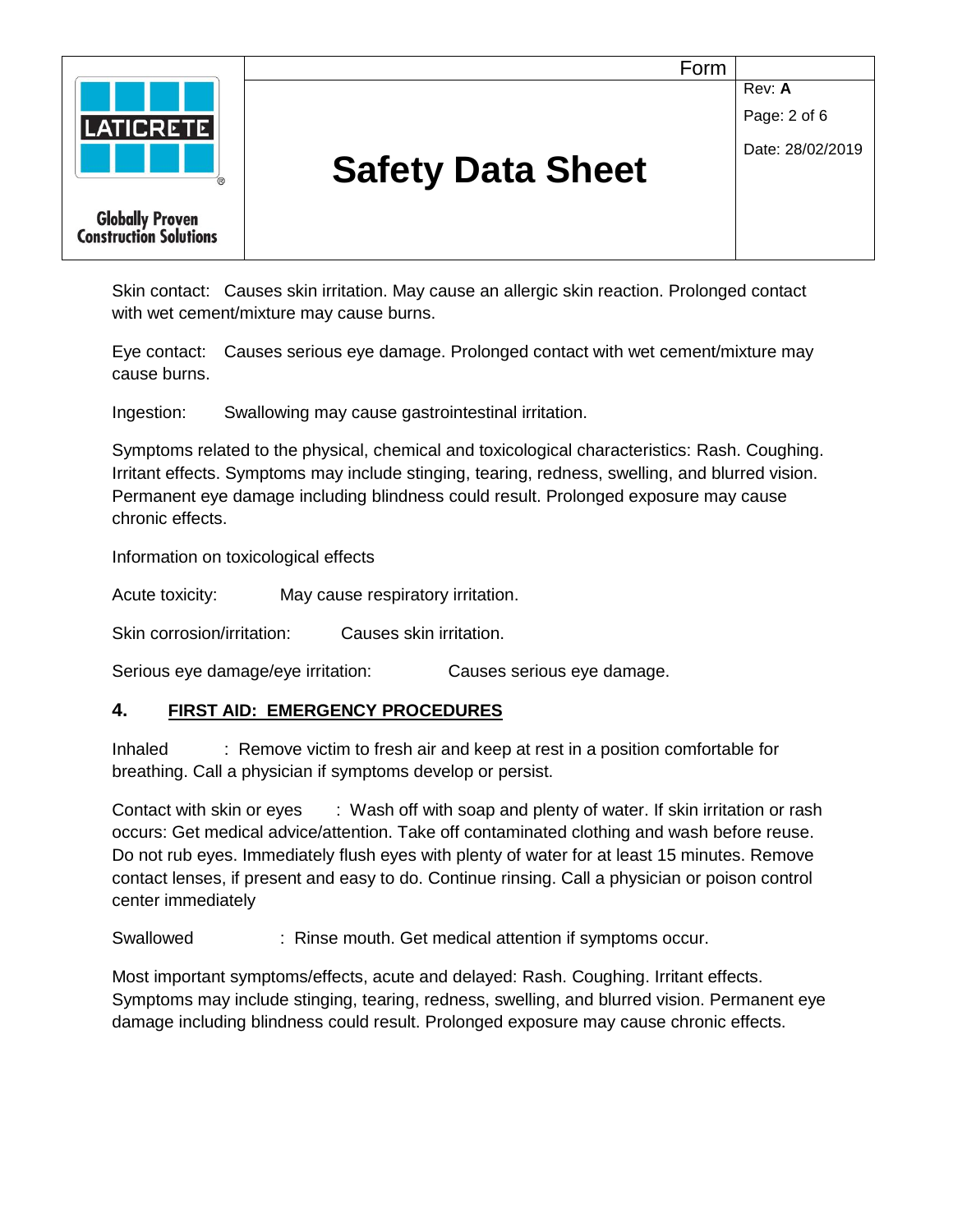

## **5. FIRE FIGHTING MEASURES**

Suitable extinguishing media:Water fog. Foam. Dry chemical powder. Carbon dioxide (CO2).

Unsuitable extinguishing media:None known.

Specific hazards arising from the chemical: During fire, gases hazardous to health may be formed.

Special protective equipment and precautions for firefighters: Self-contained breathing apparatus and full protective clothing must be worn in case of fire.

Firefighting equipment/instructions: In case of fire and/or explosion do not breathe fumes.

General fire hazards: No unusual fire or explosion hazards noted.

## **6. ACCIDENTAL RELEASE MEASURES**

Personal precautions, protective equipment and emergency procedures: Keep unnecessary personnel away. Keep upwind. Avoid formation of dust. Wear appropriate protective equipment and clothing during clean-up. Do not touch damaged containers or spilled material unless wearing appropriate protective clothing. Ensure adequate ventilation.

Methods and materials for containment and cleaning up: Stop the flow of material, if this is without risk. Sweep or shovel up material and place in a clearly labeled container for waste. Collect dust using a vacuum cleaner. Following product recovery, flush area with water.

Environmental precautions: Avoid discharge into drains, water courses or onto the ground.

#### **7. HANDLING AND STORAGE**

Precautions for safe handling: Do not handle until all safety precautions have been read and understood. Minimize dust generation and accumulation. Wear appropriate personal protective equipment. Do not breathe dust. Avoid contact with eyes, skin, and clothing. Provide adequate ventilation. Observe good industrial hygiene practices.

Conditions for safe storage, including any incompatibilities: Keep container tightly closed. Store in a cool, dry place out of direct sunlight.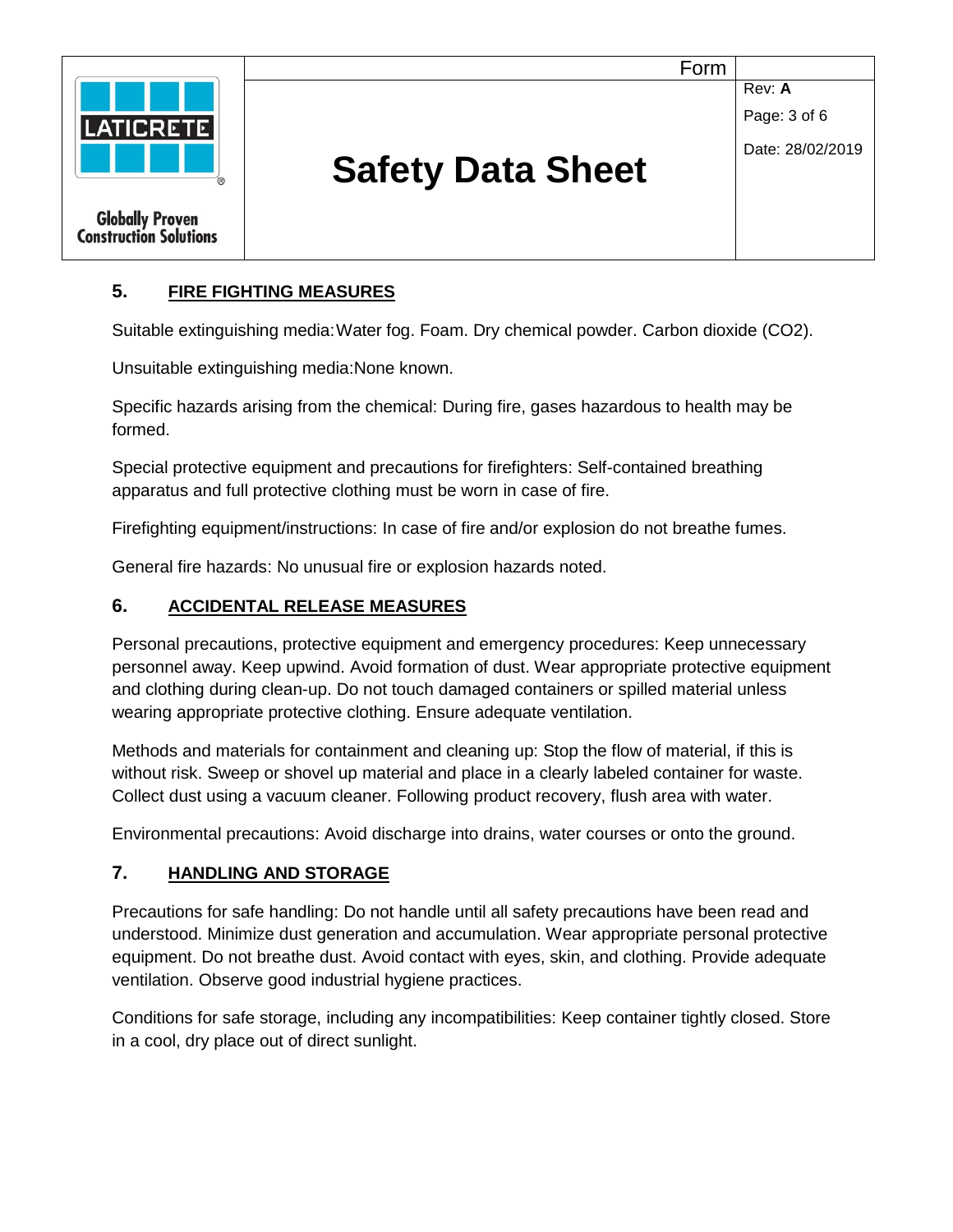

Form

**Rev: A** 

Page: 4 of 6

# Date: 28/02/2019

# **Safety Data Sheet**

**Construction Solutions** 

# **8. EXPOSURE CONTROLS AND PERSONAL PROTECTION**

| Ventilation and engineering controls       | : Good general ventilation should be sufficient for<br>most conditions.                                                                                                                                                                                                                                                                                                                                                                          |  |  |
|--------------------------------------------|--------------------------------------------------------------------------------------------------------------------------------------------------------------------------------------------------------------------------------------------------------------------------------------------------------------------------------------------------------------------------------------------------------------------------------------------------|--|--|
| <b>Biological Limite Values</b>            | : No biological exposure limits noted for the<br>ingredient(s).                                                                                                                                                                                                                                                                                                                                                                                  |  |  |
| Exposure guideline                         | : Occupational exposure to nuisance dust (total<br>and respirable) and respirable crystalline silica<br>should be monitored and<br>controlled.                                                                                                                                                                                                                                                                                                   |  |  |
| Appropriate engineering controls           | : Good general ventilation (typically 10 air changes<br>per hour) should be used. Ventilation rates should<br>be matched to conditions. If applicable, use<br>process enclosures, local exhaust ventilation, or<br>other engineering controls to maintain airborne<br>levels below recommended exposure limits. If<br>exposure limits have not been established,<br>maintain airborne levels to an acceptable level.<br>Provide eyewash station. |  |  |
| Eye/face protection (type)<br>goggles).    | : Wear safety glasses with side shields (or                                                                                                                                                                                                                                                                                                                                                                                                      |  |  |
| <b>Hand Protection</b>                     | : Wear chemical-resistant, impervious gloves                                                                                                                                                                                                                                                                                                                                                                                                     |  |  |
| Other                                      | : Wear appropriate chemical resistant clothing.                                                                                                                                                                                                                                                                                                                                                                                                  |  |  |
| Respiratory protection<br>exposure limits. | : Wear a dust mask if dust is generated above                                                                                                                                                                                                                                                                                                                                                                                                    |  |  |
| <b>Thermal hazards</b><br>when necessary.  | : Wear appropriate thermal protective clothing,                                                                                                                                                                                                                                                                                                                                                                                                  |  |  |

General hygiene considerations : Always observe good personal hygiene measures, such as washing after handling the material and before eating, drinking, and/or smoking. Routinely wash work clothing and protective equipment to remove contaminants. Contaminated work clothing should not be allowed out of the workplace.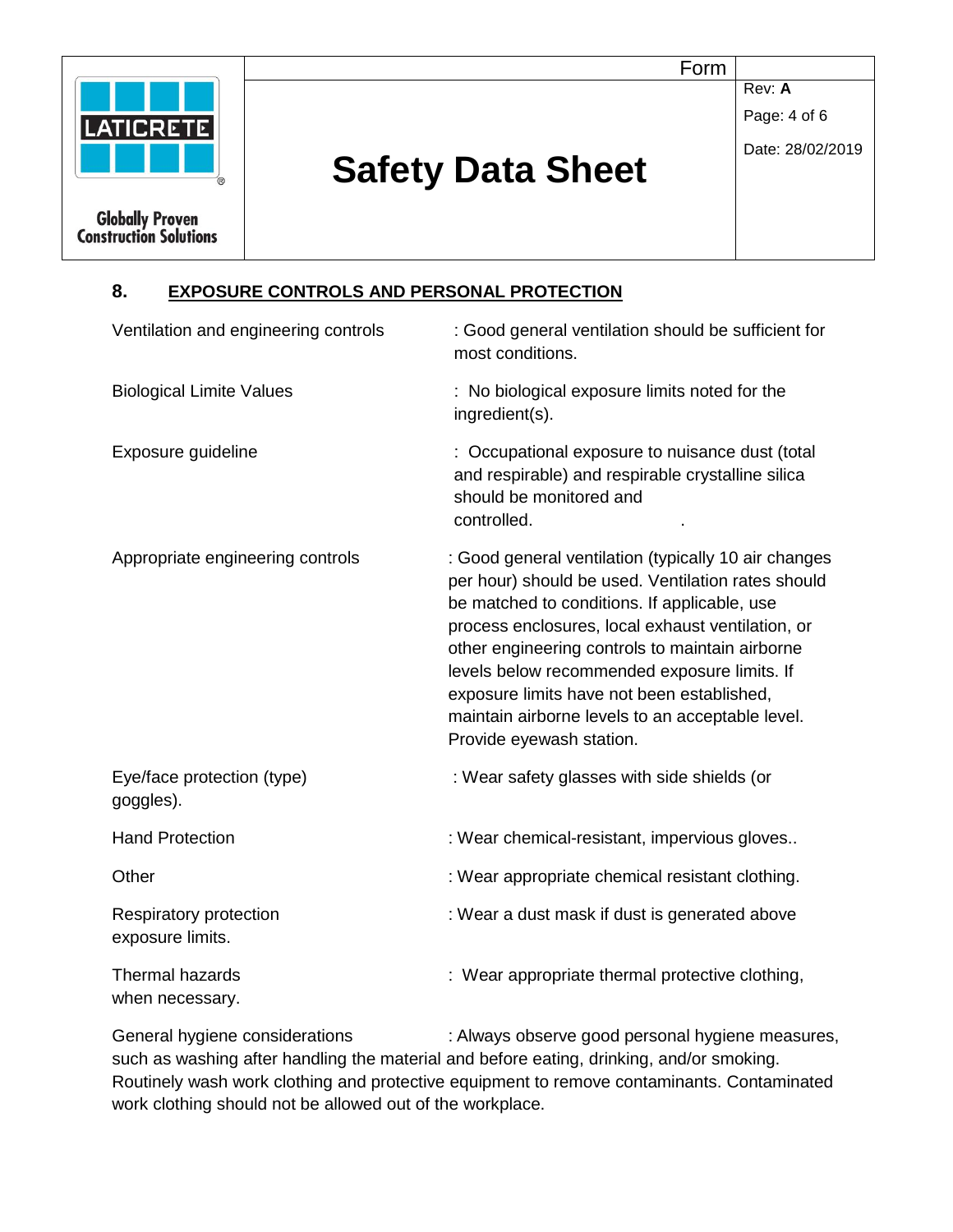

# **9. PHYSICAL AND CHEMICAL PROPERTIES**

| Relative density                              | : $2.2$ g/cm <sup>3</sup> (25 <sup>°</sup> C (77F)) |  |
|-----------------------------------------------|-----------------------------------------------------|--|
| Melting point or range, °C                    | : N/A                                               |  |
| Boiling point or range, °C                    | : N/A                                               |  |
| рH                                            | : N/A                                               |  |
| Flash point                                   | : N/A                                               |  |
| Solubility in water                           | : insoluble                                         |  |
| Evaporation rate (butyl acetate = $1$ ) : N/A |                                                     |  |
| Vapor pressure, mmHg at 20°C                  | : N/A                                               |  |
| Appearance                                    | : Solid, Grey powder                                |  |

## **10. STABILITY AND REACTIVITY**

Stability : Stable : Stable

Conditions to avoid : Contact with incompatible materials.

Incompatibility (materials to avoid) : Strong oxidizing agents.

Hazardous decomposition products : N/A

## **11. TOXICOLOGY INFORMATION**

N/A

## **12. ECOLOGICAL INFORMATION**

N/A

## **13. DISPOSAL CONSIDERATIONS**

Dispose in compliance with local, state, and federal regulations.